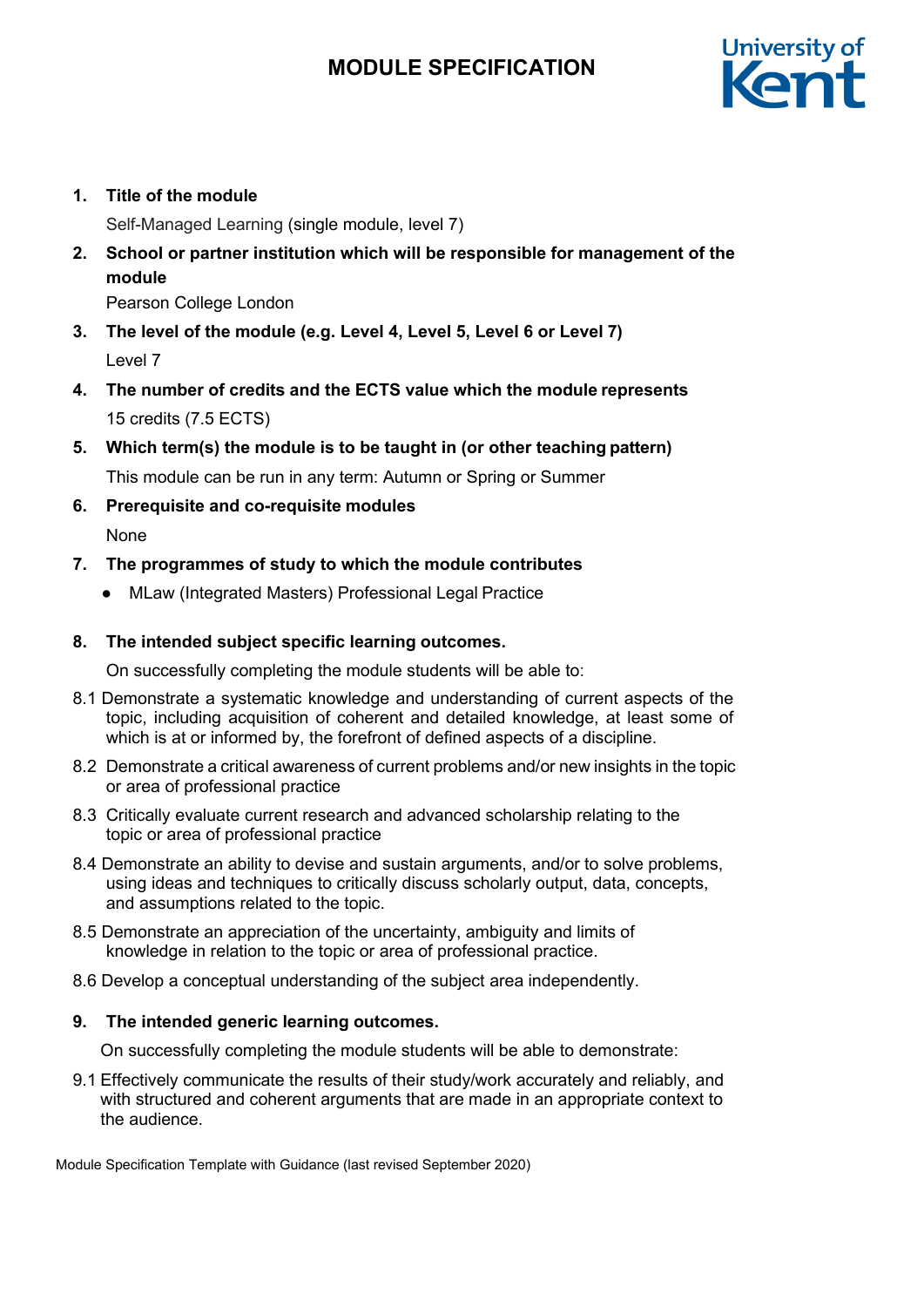

- 9.2 Achieve greater personal development through developing and applying their learning to an independent course of study.
- 9.3 Initiative and the ability to work autonomously and independently with minimal guidance from others at a professional or equivalent level.
- 9.4 Innovation and creativity in their learning.
- 9.5 Personal responsibility and decision making in relation to their own learning.

### **10 A synopsis of the curriculum**

The self-managed module aims to allow the student to demonstrate their initiative by applying their skills and knowledge to a specialist area which is of particular interest to them. Using this module, students can design some of their own learning, incorporate learning from other sources apart from Pearson College, or incorporate work based or entrepreneurial activities. This allows students to demonstrate their autonomy in transferring and applying learning in a range of settings, in ways appropriate to unique situations. This will help to ensure that the student has the confidence to take their learning and personal development further into new areas and emerging sectors, and allows them to pursue their own unique interests.

Students could draft an essay or report in an area of interest not covered in the main syllabus, create a practical project applying a topic in depth, write a report on work based learning on an internship or complete a professional qualification etc. They will be assessed according to the learning outcomes of this module, regarding their selfmanaged learning.

Students could also study a module at another institution (e.g. a language at another university), if studying a module at another institution students may undertake assessment at that institution, but they will also be set an assessment by the College assessing the student according to the learning outcomes of this module, regarding their self- managed learning during the external module.

Through this module students can extend the range of electives into any area that interests them, provided it contributes to the overall learning outcomes of the programme and is suitably assessed.

Students will work with the Module leader (and their mentor where relevant) to devise additional learning objectives, assessment, content and reading for the module tailored to the student's individual interests and needs.

### **Overview of syllabus**

Since the elective offers a flexible and tailored course of study for the students, the student will need to supply documentation covering the following areas to the Programme Leader to gain approval for undertaking a Self-Managed Learning Module.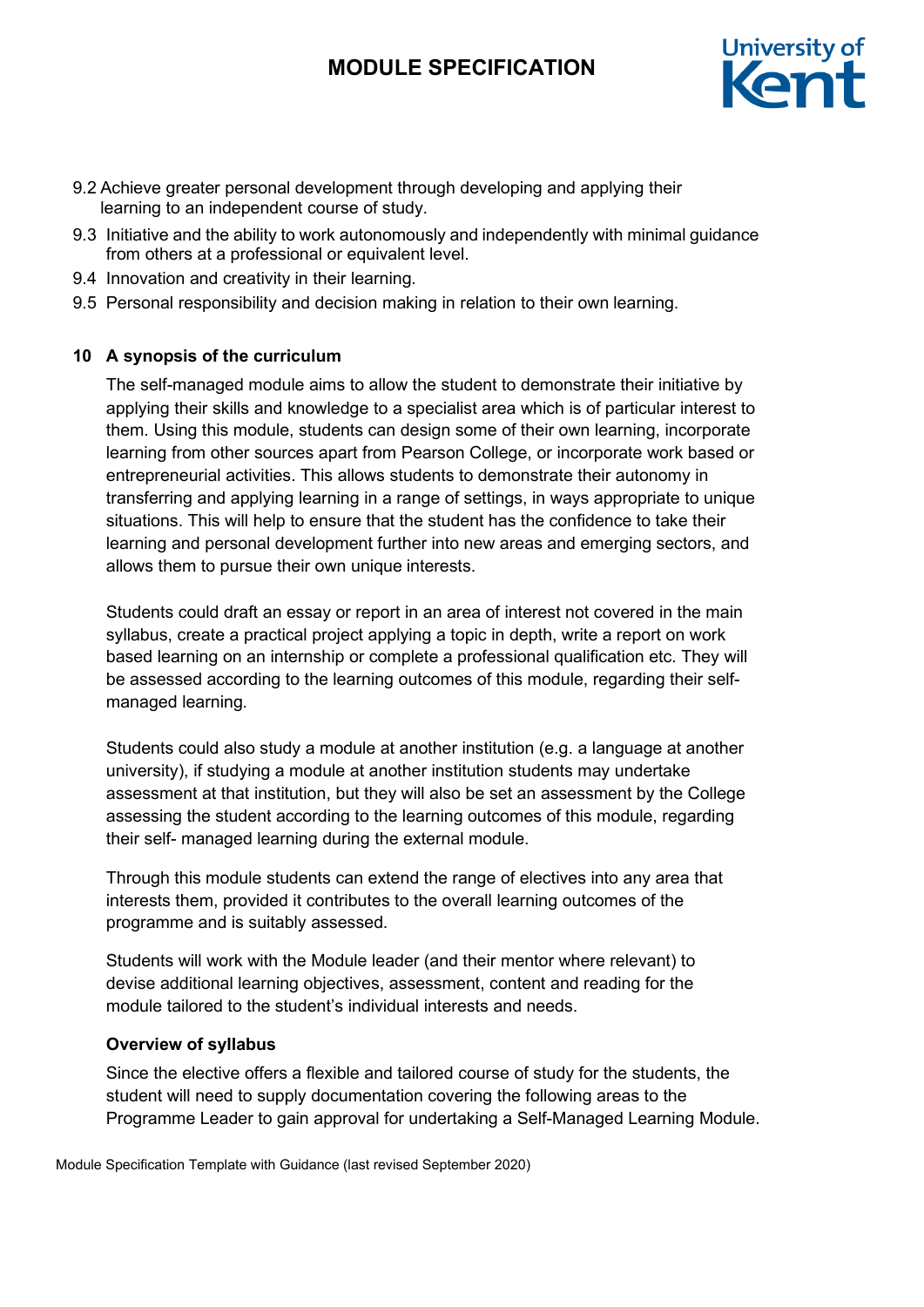

This will be in the form of an Assignment Proposal and will include such elements as description, level, credits (related to expected learning hours), learning objectives, assessment, proposed duration and submission deadlines, and resources needed.

The Module Leader, who will review it against the academic qualifications criteria, the FHEQ level descriptors, the scope of the project, and the appropriateness of deadlines. The student and/or Module Leader will also identify a Project Mentor, who will be approved by the Module Leader. The Mentor can be:

- a member of academic staff from Pearson college, or;
- a member of academic staff another institution , or;
- an industry-based sponsor who is suitably senior to the learner, and willing to serve as their Mentor for the project, or
- An appropriate individual from another background

The student will review any feedback from the Module Leader and/or the Mentor, and finalise their proposal. The Module Leader will formally approve or reject the proposal based on the suitability and equitability of the learning objectives. They will also ensure that the topic is not covered in detail within the programme syllabus.

The learner will have the opportunity to meet with the Mentor as appropriate during the project. Unless assessed by another institution, the learner will also be able to submit one draft version of their assignment to the Module Leader for formative feedback before the hand in deadline.

### **11 Reading List (Indicative list, current at time of publication. Reading lists will be published annually)**

#### **Core study text**

As appropriate for the topic

#### **Supplementary texts**

As appropriate for the topic

### **12 Learning and Teaching methods**

The learner will have responsibility for their own project. A crucial part of this module is to allow the learner to develop their ability to take initiative and responsibility for their own learning. Therefore the learning strategy used will be unique to the individual project undertaken, but during the mentoring sessions the mentor will utilise the Socratic method using probing questions to draw out the student's ideas, prompting them to consider how they will manage and take responsibility for their learning.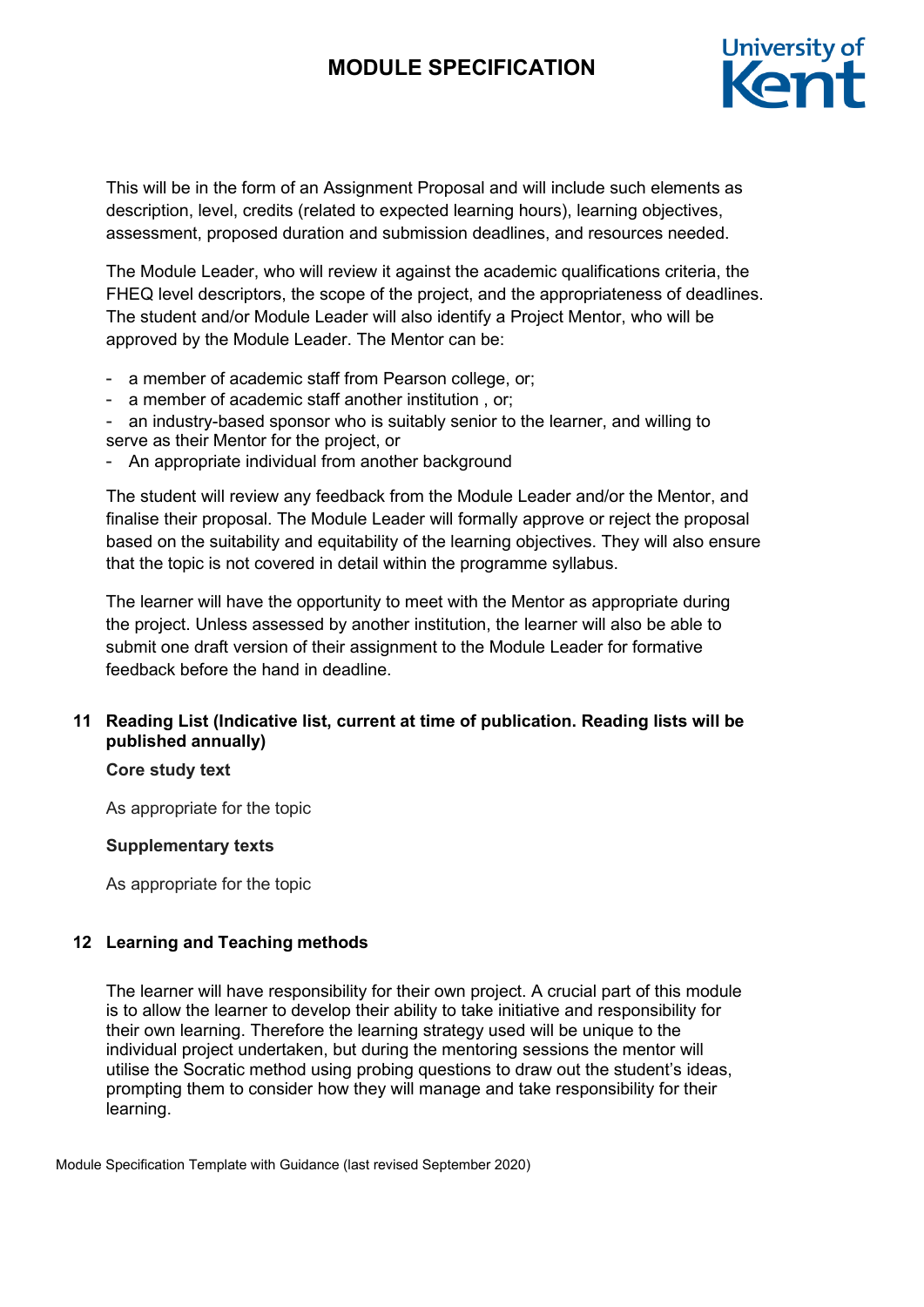

| <b>Scheduled Hours:</b>   | Contingent on project, indicatively 10 hours |
|---------------------------|----------------------------------------------|
| <b>Placement Hours:</b>   | as agreed                                    |
| Independent Study Hours:  | 140                                          |
| <b>Total Study Hours:</b> | 150.                                         |

**13 Assessment methods.**

### **Main assessment method**

**1) 5,000 word essay (100% of the marks)**

#### **14** *Map of Module Learning Outcomes (sections 8 & 9) to Learning and Teaching Methods (section12) and methods of Assessment (section 13)*

| <b>Module learning</b><br>outcome             |                           | 8.1 | 8.2                       | 8.3                       | 8.4 | 8.5 | 8.6 | 9.1 | 9.2 | 9.3 | 9.4                       | 9.5 |
|-----------------------------------------------|---------------------------|-----|---------------------------|---------------------------|-----|-----|-----|-----|-----|-----|---------------------------|-----|
| Learning/ teaching<br>method                  | <b>Hours</b><br>allocated |     |                           |                           |     |     |     |     |     |     |                           |     |
| <b>Private Study</b>                          | 140                       | X   | X                         | $\boldsymbol{\mathsf{X}}$ | X   | X   | X   | X   | X   | X   | $\boldsymbol{\mathsf{X}}$ | X   |
| Lectures                                      | 00                        |     |                           |                           |     |     |     |     |     |     |                           |     |
| <b>Seminars</b>                               | 00                        |     |                           |                           |     |     |     |     |     |     |                           |     |
| <b>Mentored sessions</b><br>(indicative only) | 10                        | X   | $\boldsymbol{\mathsf{X}}$ | $\boldsymbol{\mathsf{X}}$ | X   | X   | X   | X   | X   | X   | X                         | X   |
| <b>Assessment method</b>                      |                           |     |                           |                           |     |     |     |     |     |     |                           |     |
| Approved<br>assignment(s)                     |                           | X   | X                         | X                         | X   | X   | X   | X   | X   | X   | X                         | X   |

### **15 Inclusive Module Design**

**Pearson College recognises and has embedded the expectations of current equality legislation, by ensuring that the module is as accessible as possible by design. Additional alternative arrangements for students with Inclusive Learning Plans (ILPs)/declared disabilities will be made on an individual basis, in consultation with the relevant policies and support services.**

The inclusive practices in the guidance (see Annex B Appendix A) have been considered in order to support all students in the following areas:

- a) Accessible resources and curriculum
- b) Learning, teaching and assessment methods.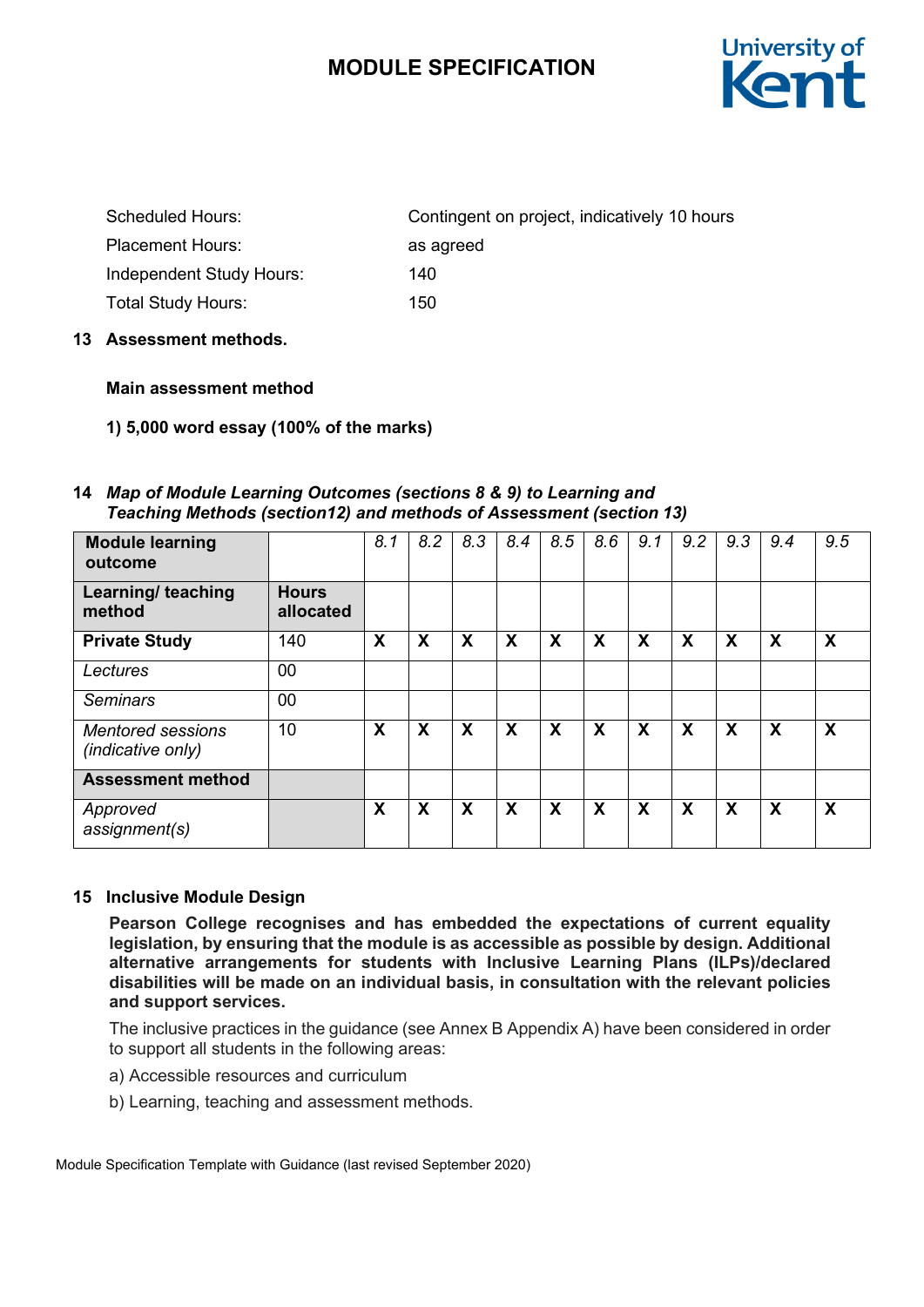

### **16 Campus(es) or Centre(s) where module will be delivered:**

Pearson College London

#### **17 Internationalisation**

This unit provides students with the chance to explore a legal issue in depth from a variety of contexts. While the focus of the programme is on English law, students will be expected to explore international developments in their chosen research area via their literature review, which should engage with the latest research on their topic from a variety of contexts, and through their reading related to their chosen research design and methodology. Students will be encouraged to think about how local and international contexts affect research approaches and outcomes and how developments in law and theory in other countries and internationally can be applied in their analysis. Examples and case studies in seminars will also be taken from a variety of international contexts so students have an up-to-date understanding of research trends and topics from around the world. Materials for lectures and those given to the students via their assigned readings will include international content so that students can place their research method and topic in global contexts.

#### **18 Partner College/Validated Institution:**

Pearson College London

### **19 University School responsible for the programme:**

Division for the study of Law, Society and Social Justice